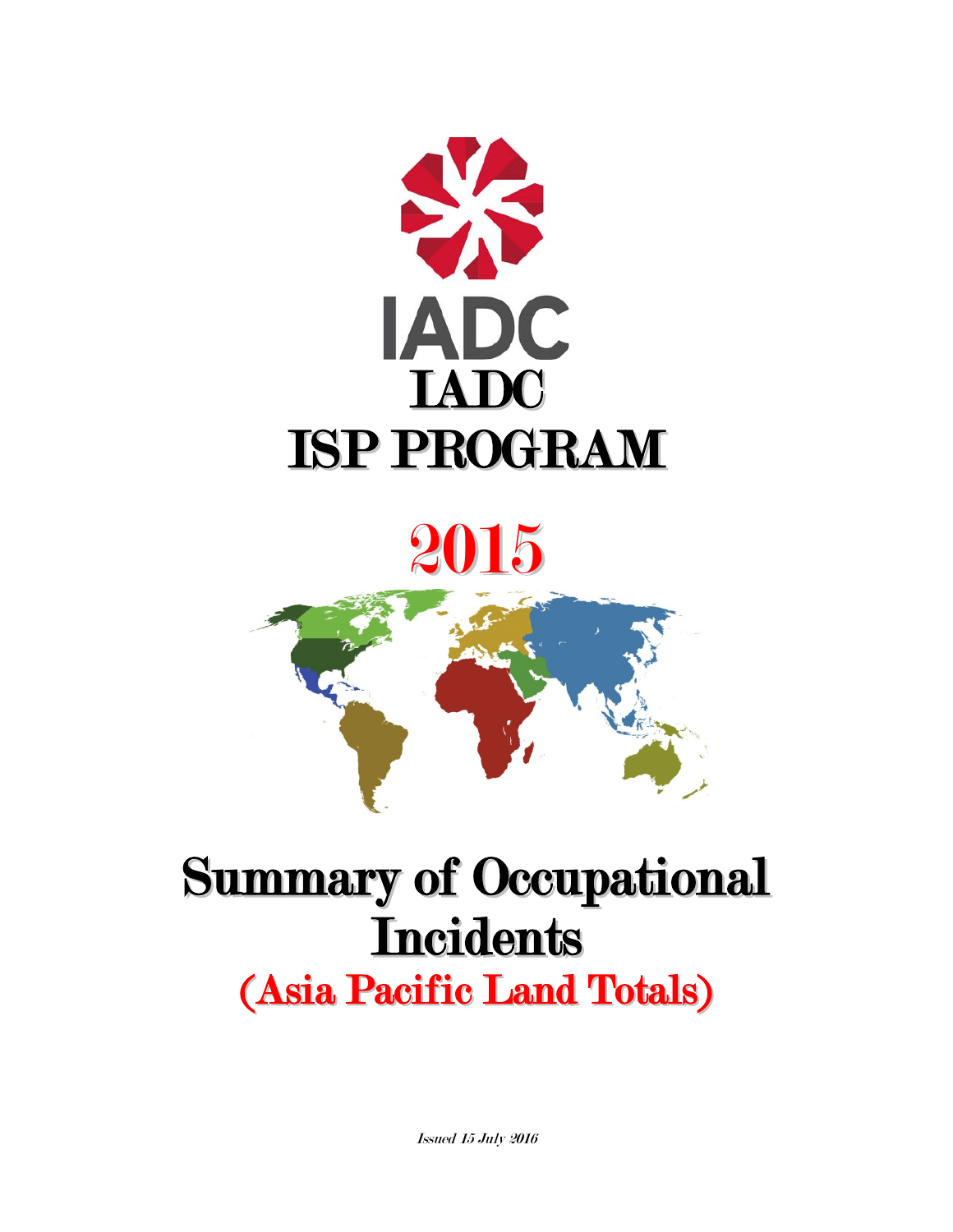

# Table of Contents

**(Table of Contents is Hyperlinked, Just click on Topic & go)**

| Asia Pacific Land Total Lost Time Incidents by Equipment (Chart 9) 10<br>Asia Pacific Land Total Recordable Incidents by Equipment (Chart 10) 11<br>Asia Pacific Land Total Lost Time Incidents by Operation (Chart 11) 12<br>Asia Pacific Land Total Recordable Incidents by Operation (Chart 12) 13<br>Asia Pacific Land Total Lost Time Incidents by Location (Chart 13) 14<br>Asia Pacific Land Total Recordable Incidents by Location (Chart 14) 15<br>Asia Pacific Land Total Lost Time Incidents by Time in Service (Chart 15) 16<br>Asia Pacific Land Total Recordable Incidents by Time in Service (Chart 16) 17<br>Asia Pacific Land Total Lost Time Incidents by Time of Day (Chart 17)  18<br>Asia Pacific Land Total Recordable Incidents by Time of Day (Chart 18) 19<br>IADC 2015 ASIA PACIFIC LAND PARTICIPANT DETAIL BY CATEGORY (TABLE 2)  22 |  |
|-----------------------------------------------------------------------------------------------------------------------------------------------------------------------------------------------------------------------------------------------------------------------------------------------------------------------------------------------------------------------------------------------------------------------------------------------------------------------------------------------------------------------------------------------------------------------------------------------------------------------------------------------------------------------------------------------------------------------------------------------------------------------------------------------------------------------------------------------------------------|--|
|                                                                                                                                                                                                                                                                                                                                                                                                                                                                                                                                                                                                                                                                                                                                                                                                                                                                 |  |
|                                                                                                                                                                                                                                                                                                                                                                                                                                                                                                                                                                                                                                                                                                                                                                                                                                                                 |  |
|                                                                                                                                                                                                                                                                                                                                                                                                                                                                                                                                                                                                                                                                                                                                                                                                                                                                 |  |
|                                                                                                                                                                                                                                                                                                                                                                                                                                                                                                                                                                                                                                                                                                                                                                                                                                                                 |  |
|                                                                                                                                                                                                                                                                                                                                                                                                                                                                                                                                                                                                                                                                                                                                                                                                                                                                 |  |
|                                                                                                                                                                                                                                                                                                                                                                                                                                                                                                                                                                                                                                                                                                                                                                                                                                                                 |  |
|                                                                                                                                                                                                                                                                                                                                                                                                                                                                                                                                                                                                                                                                                                                                                                                                                                                                 |  |
|                                                                                                                                                                                                                                                                                                                                                                                                                                                                                                                                                                                                                                                                                                                                                                                                                                                                 |  |
|                                                                                                                                                                                                                                                                                                                                                                                                                                                                                                                                                                                                                                                                                                                                                                                                                                                                 |  |
|                                                                                                                                                                                                                                                                                                                                                                                                                                                                                                                                                                                                                                                                                                                                                                                                                                                                 |  |
|                                                                                                                                                                                                                                                                                                                                                                                                                                                                                                                                                                                                                                                                                                                                                                                                                                                                 |  |
|                                                                                                                                                                                                                                                                                                                                                                                                                                                                                                                                                                                                                                                                                                                                                                                                                                                                 |  |
|                                                                                                                                                                                                                                                                                                                                                                                                                                                                                                                                                                                                                                                                                                                                                                                                                                                                 |  |
|                                                                                                                                                                                                                                                                                                                                                                                                                                                                                                                                                                                                                                                                                                                                                                                                                                                                 |  |
|                                                                                                                                                                                                                                                                                                                                                                                                                                                                                                                                                                                                                                                                                                                                                                                                                                                                 |  |
|                                                                                                                                                                                                                                                                                                                                                                                                                                                                                                                                                                                                                                                                                                                                                                                                                                                                 |  |
|                                                                                                                                                                                                                                                                                                                                                                                                                                                                                                                                                                                                                                                                                                                                                                                                                                                                 |  |
|                                                                                                                                                                                                                                                                                                                                                                                                                                                                                                                                                                                                                                                                                                                                                                                                                                                                 |  |
|                                                                                                                                                                                                                                                                                                                                                                                                                                                                                                                                                                                                                                                                                                                                                                                                                                                                 |  |
|                                                                                                                                                                                                                                                                                                                                                                                                                                                                                                                                                                                                                                                                                                                                                                                                                                                                 |  |
|                                                                                                                                                                                                                                                                                                                                                                                                                                                                                                                                                                                                                                                                                                                                                                                                                                                                 |  |
|                                                                                                                                                                                                                                                                                                                                                                                                                                                                                                                                                                                                                                                                                                                                                                                                                                                                 |  |
|                                                                                                                                                                                                                                                                                                                                                                                                                                                                                                                                                                                                                                                                                                                                                                                                                                                                 |  |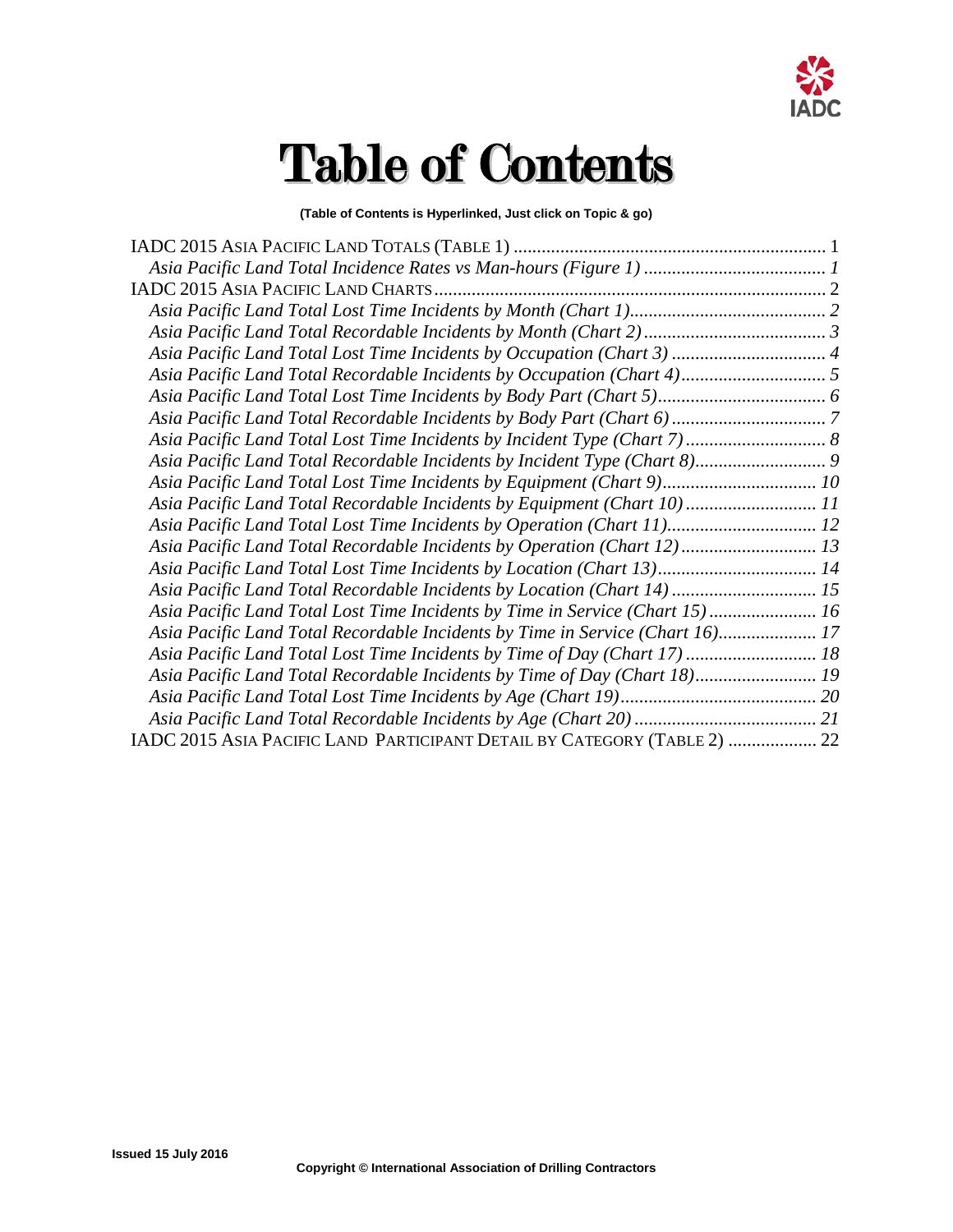

### **IADC 2015 Asia Pacific Land Totals (Table 1)**

<span id="page-2-0"></span>

|                                          | Total      |
|------------------------------------------|------------|
| <b>Total Man-hours</b>                   | 17,142,377 |
| <b>Total Medical Treatment Incidents</b> | 13         |
| <b>Total Restricted Work Incidents</b>   |            |
| <b>Total Lost Time Incidents</b>         | 9          |
| <b>Total Fatalities</b>                  | 0          |
| <b>Total Recordables</b>                 | 29         |
| <b>MTO Incidence Rate</b>                | 0.15       |
| <b>RWC Incidence Rate</b>                | 0.08       |
| <b>LTI Incidence Rate</b>                | 0.11       |
| <b>LTI Frequency Rate</b>                | 0.53       |
| <b>DART Incidence Rate</b>               | 0.19       |
| <b>DART Frequency Rate</b>               | 0.93       |
| <b>Recordable Incidence Rate</b>         | 0.34       |
| <b>Recordable Frequency Rate</b>         | 1.69       |

#### **Companies Reporting: Land – 13**

Medical Treatment Incidence Rate = MTOsX 200,000 Restricted Work Incidence Rate = RWCs X 200,000<br>Lost Time Incidence Rate = LTIs + FTLs X 200,000 Lost Time Incidence Rate = LTIs + FTLs X 200,000<br>DART Incidence Rate = LTIs + RWC X 200,000 DART Frequency Rate = LTIs + RWC X 1,000,000 DART Incidence Rate = LTIs + RWC X 200,000<br>Recordable Incidence Rate = RCRD X 200,000 DART Frequency Rate = RCRD X 1,000,000

Recordable Frequency Rate = RCRD  $X$  1,000,000

<span id="page-2-1"></span>

#### **Asia Pacific Land Total Incidence Rates vs Man-hours (Figure 1)**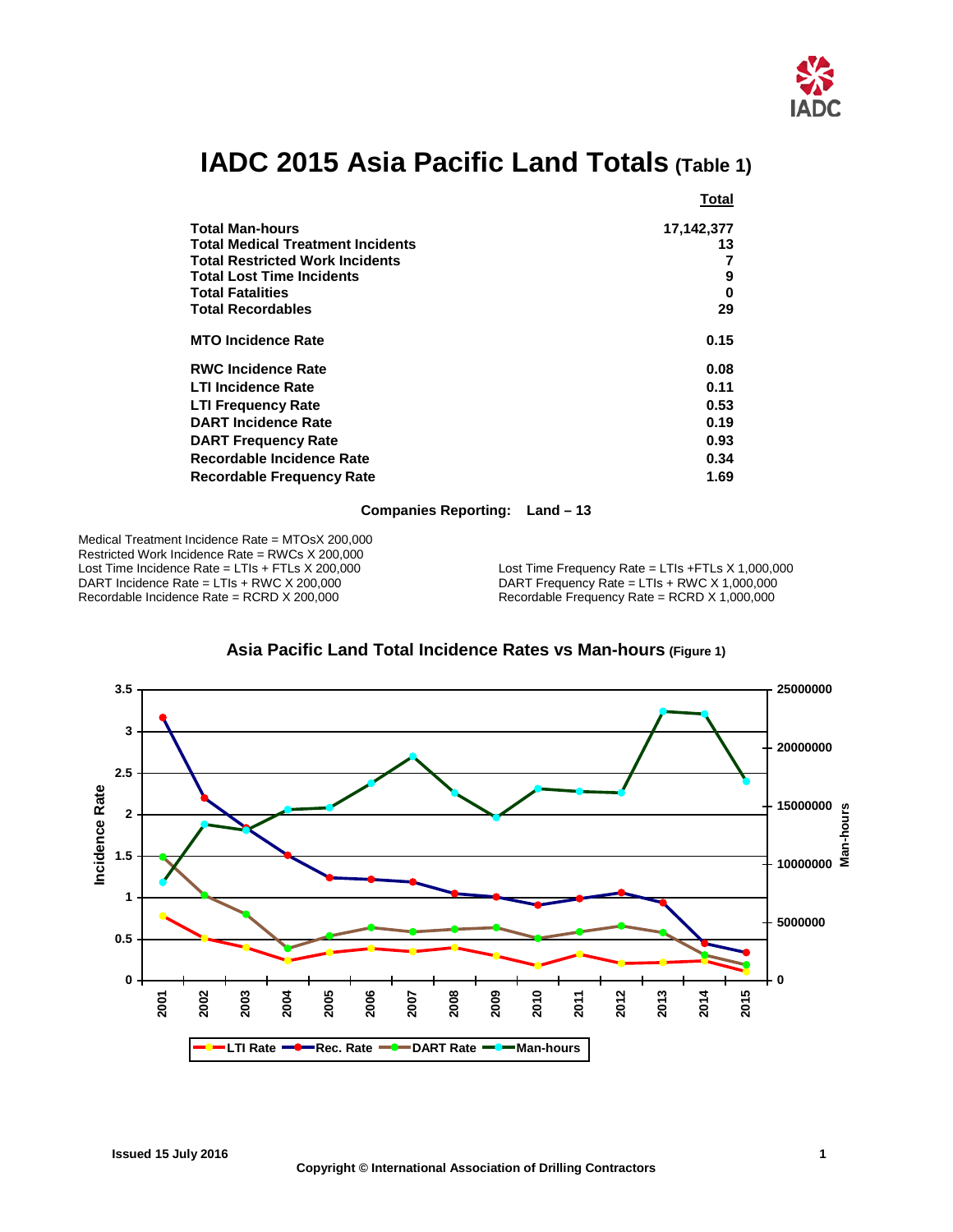

#### **IADC 2015 Asia Pacific Land Charts Asia Pacific Land Total Lost Time Incidents by Month (Chart 1) Based on 9 Incidents**

<span id="page-3-1"></span><span id="page-3-0"></span>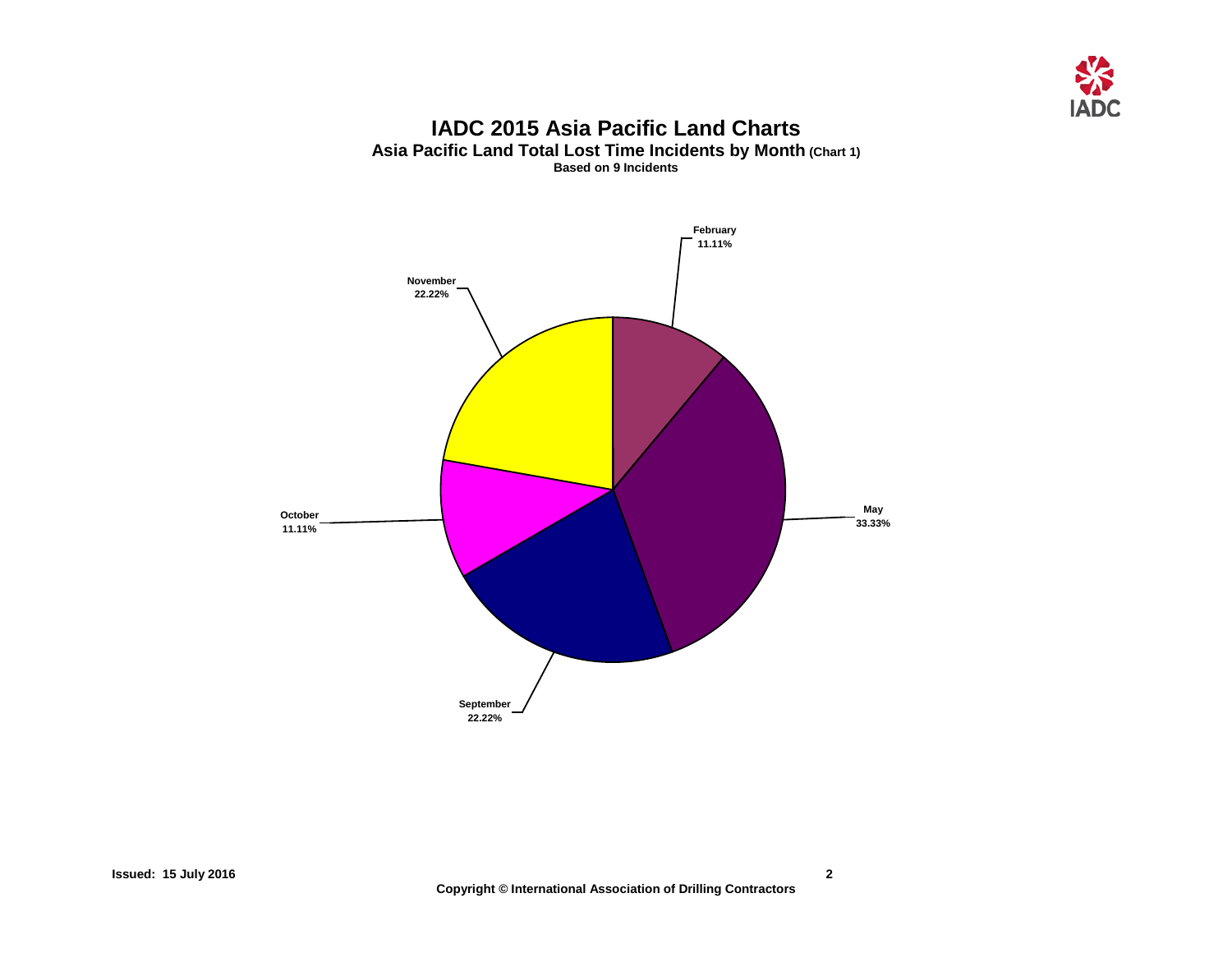

#### **Asia Pacific Land Total Recordable Incidents by Month (Chart 2) Based on 29 Incidents**

<span id="page-4-0"></span>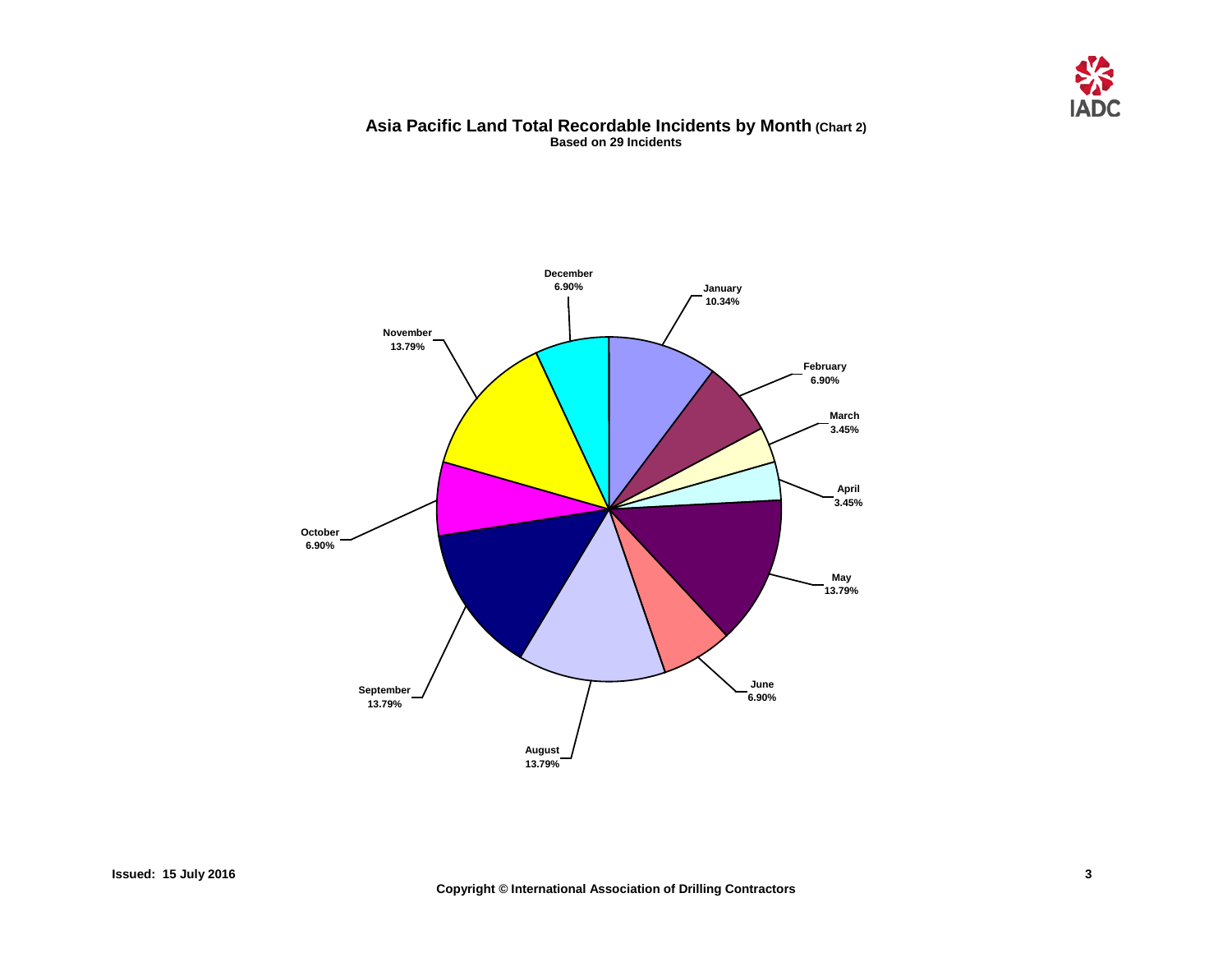

#### **Asia Pacific Land Total Lost Time Incidents by Occupation (Chart 3) Based on 9 Incidents**

<span id="page-5-0"></span>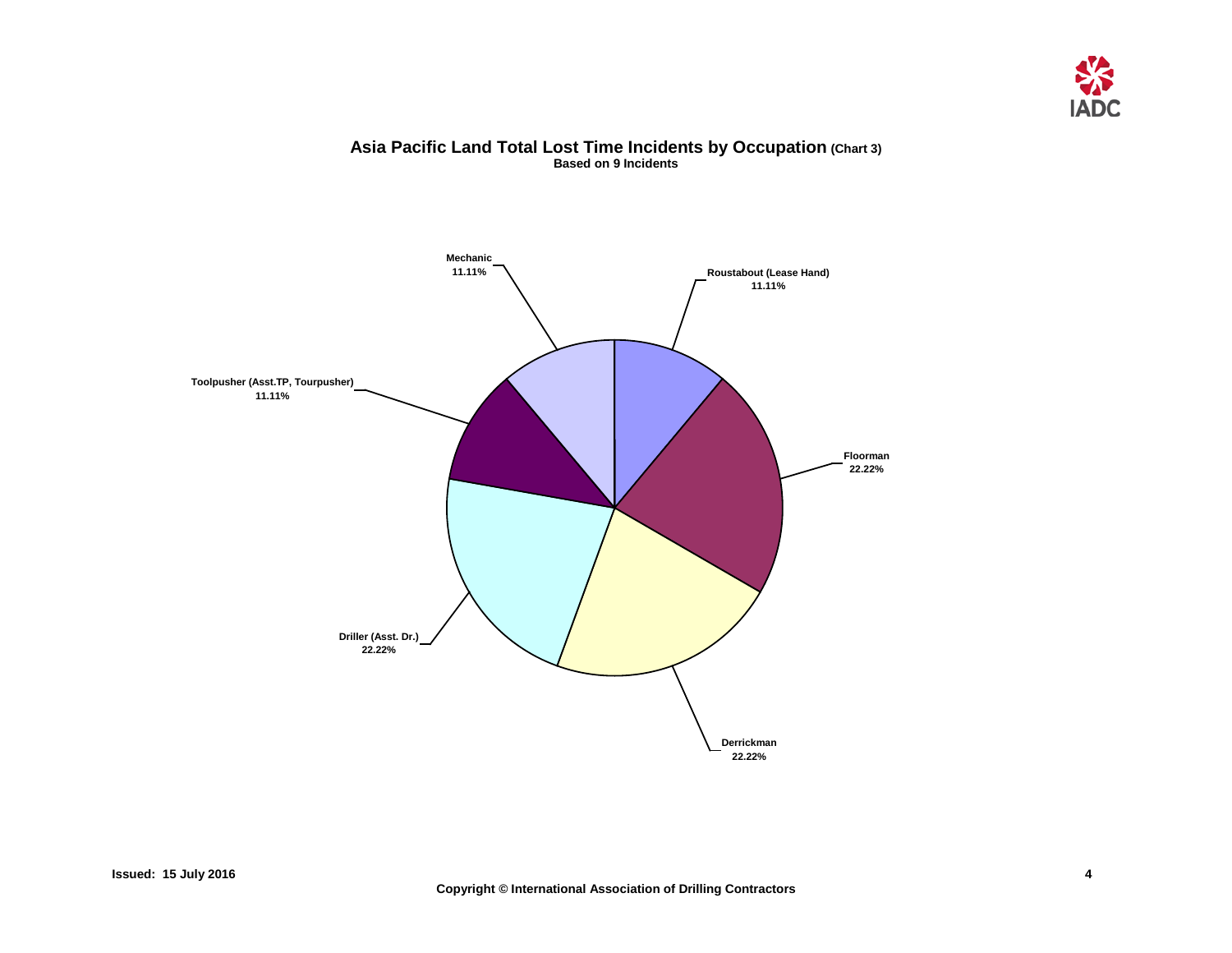

#### **Asia Pacific Land Total Recordable Incidents by Occupation (Chart 4) Based on 28 Incidents**

<span id="page-6-0"></span>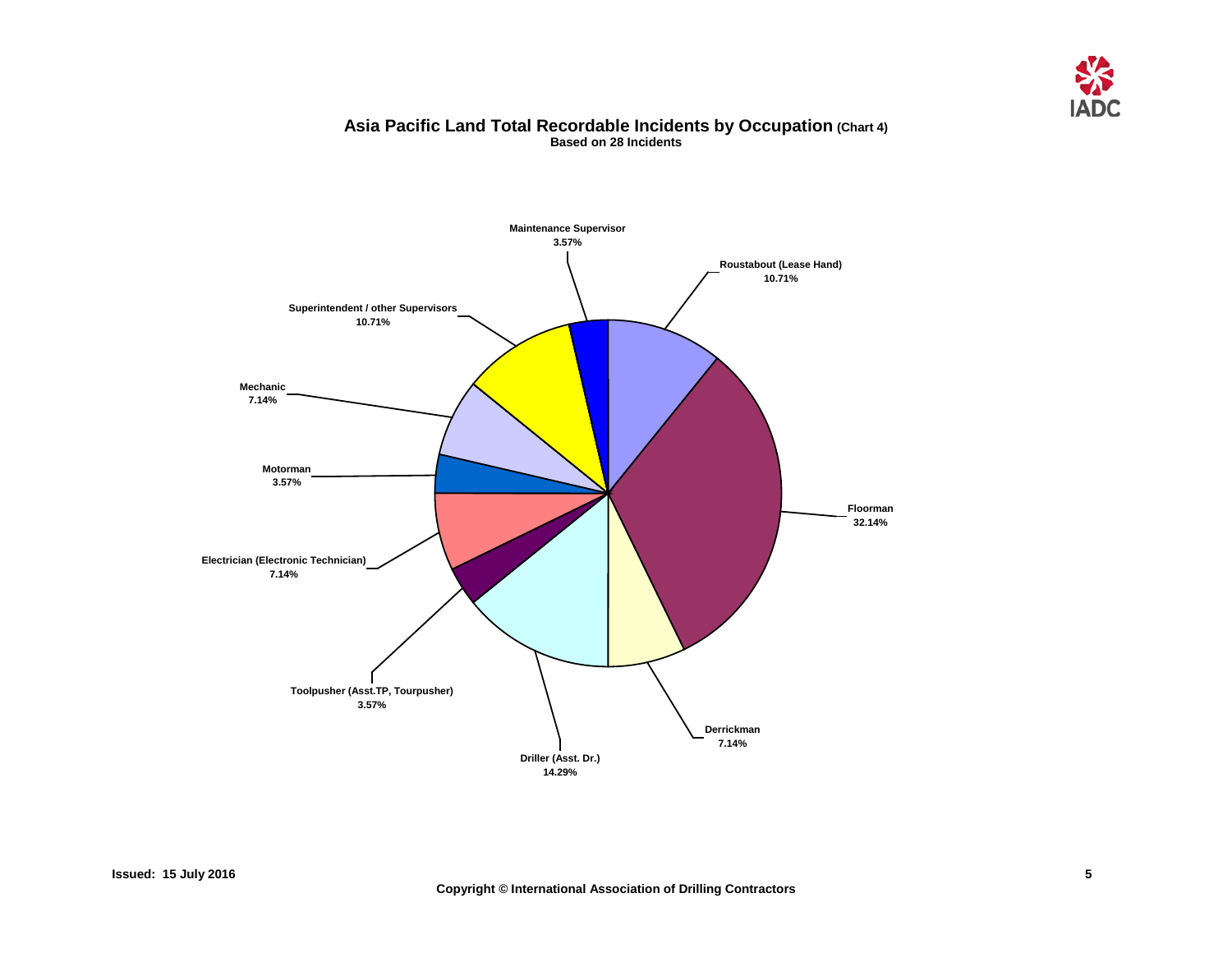

#### **Asia Pacific Land Total Lost Time Incidents by Body Part (Chart 5) Based on 9 Incidents**

<span id="page-7-0"></span>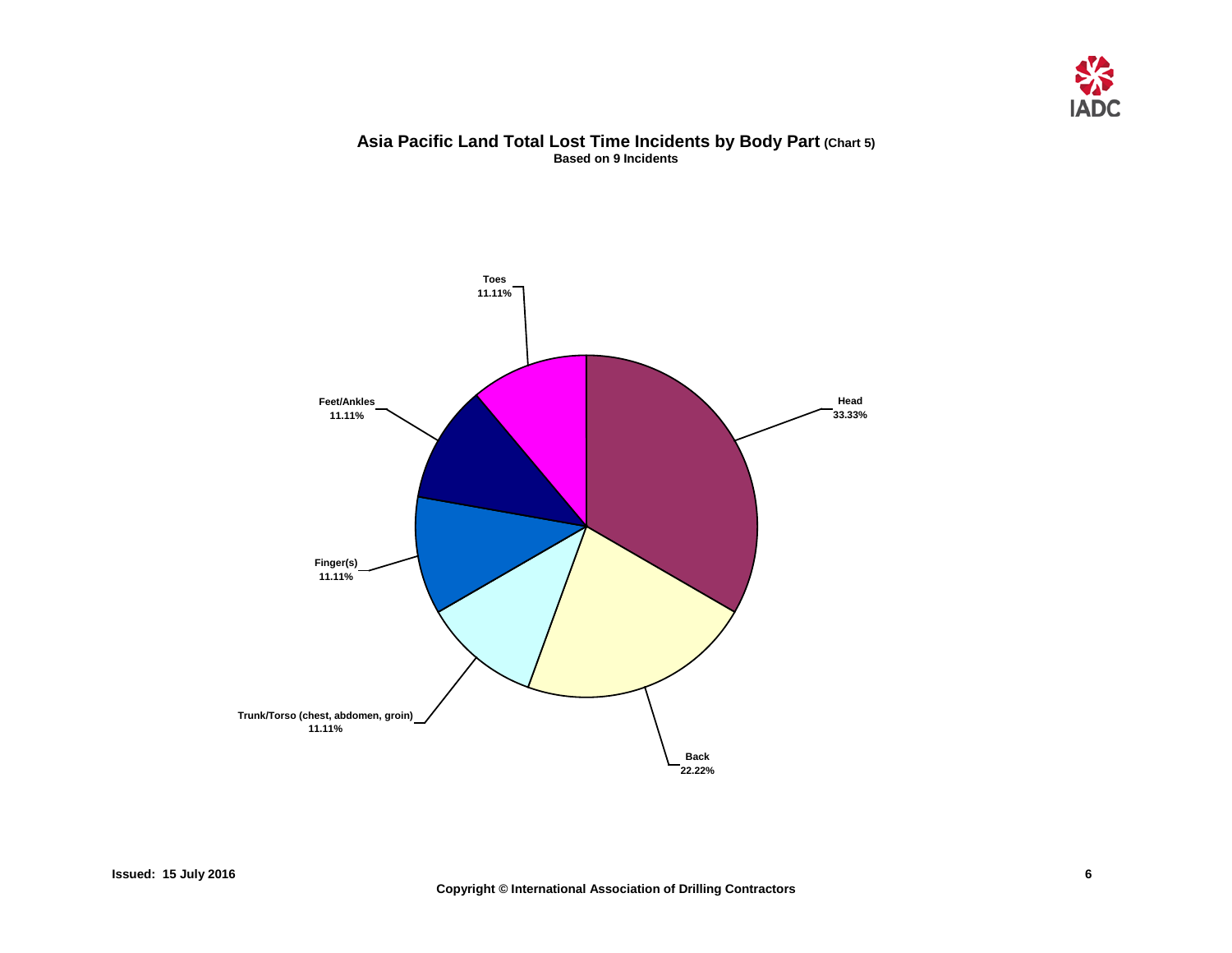

#### **Asia Pacific Land Total Recordable Incidents by Body Part (Chart 6) Based on 29 Incidents**

<span id="page-8-0"></span>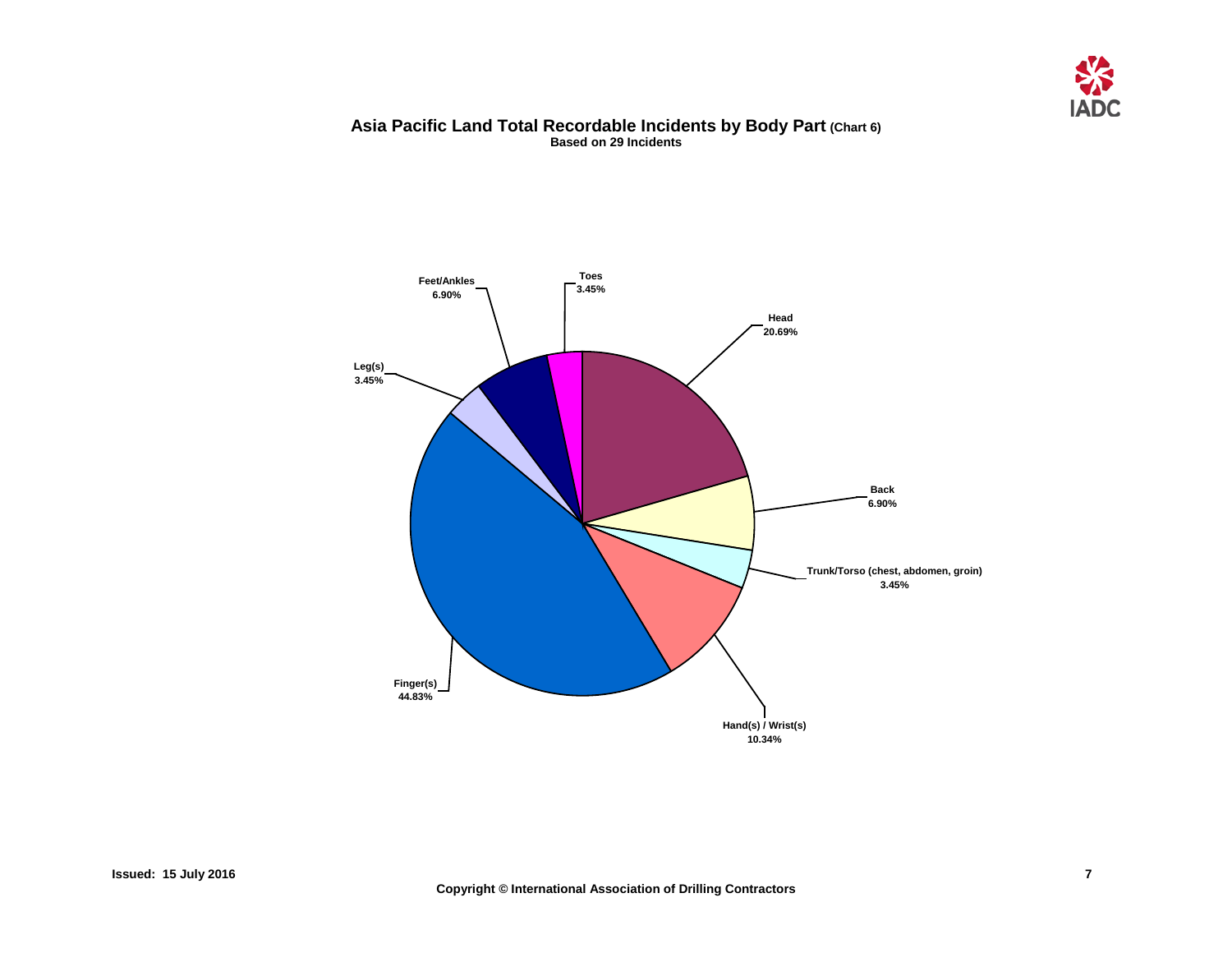

#### **Asia Pacific Land Total Lost Time Incidents by Incident Type (Chart 7) Based on 9 Incidents**

<span id="page-9-0"></span>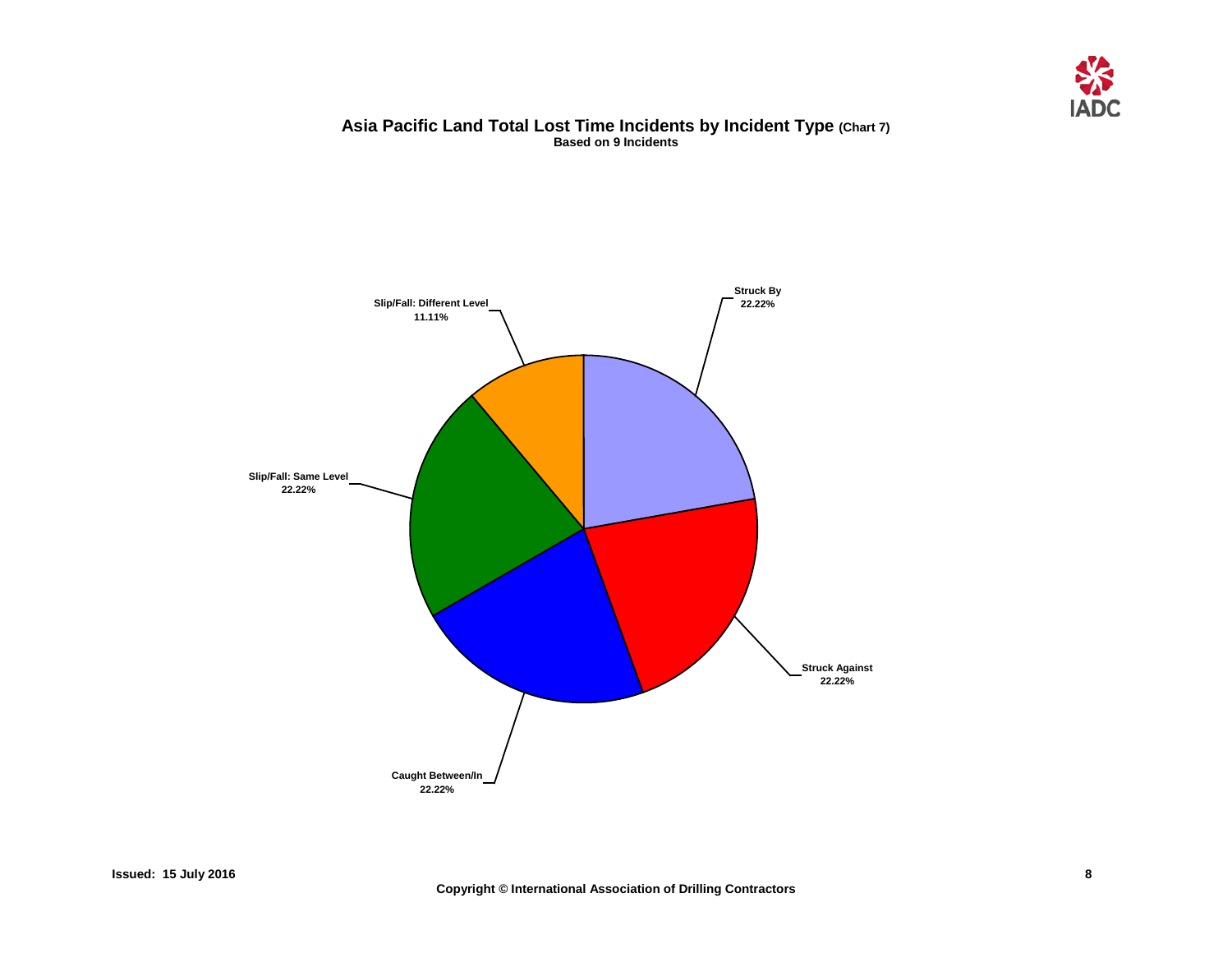

#### **Asia Pacific Land Total Recordable Incidents by Incident Type (Chart 8) Based on 29 Incidents**

<span id="page-10-0"></span>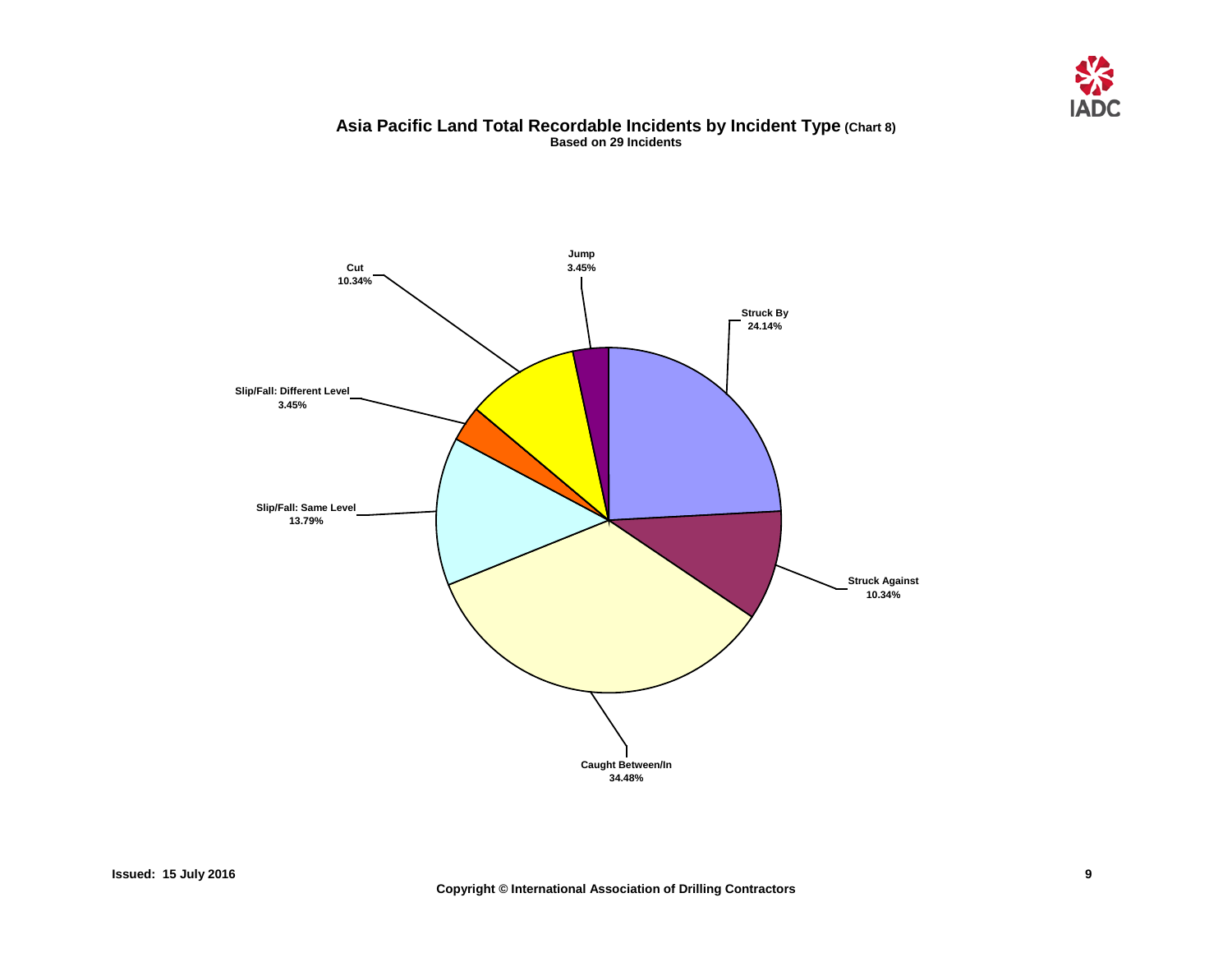

#### **Asia Pacific Land Total Lost Time Incidents by Equipment (Chart 9) Based on 8 Incidents**

<span id="page-11-0"></span>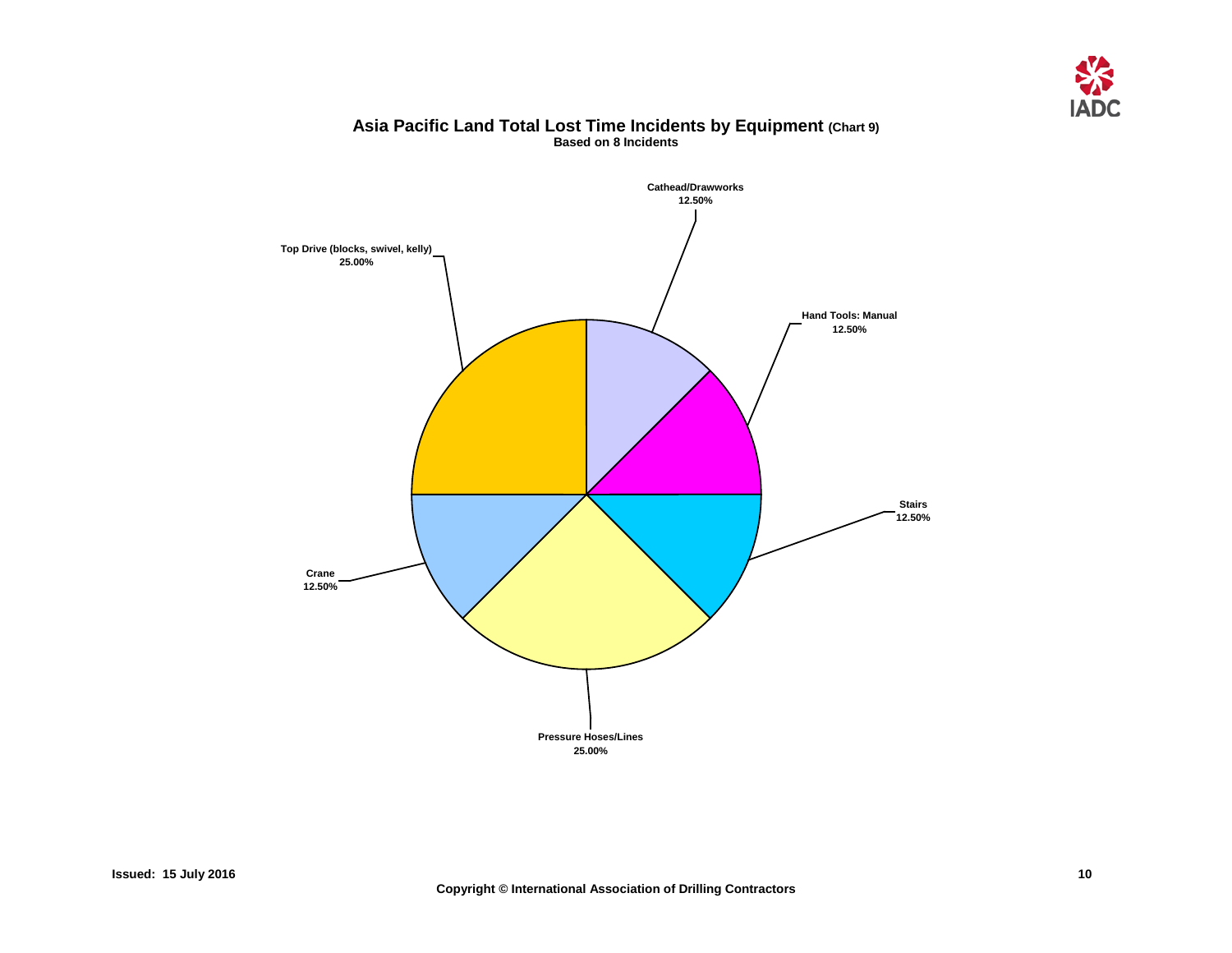

#### **Asia Pacific Land Total Recordable Incidents by Equipment (Chart 10) Based on 28 Incidents**

<span id="page-12-0"></span>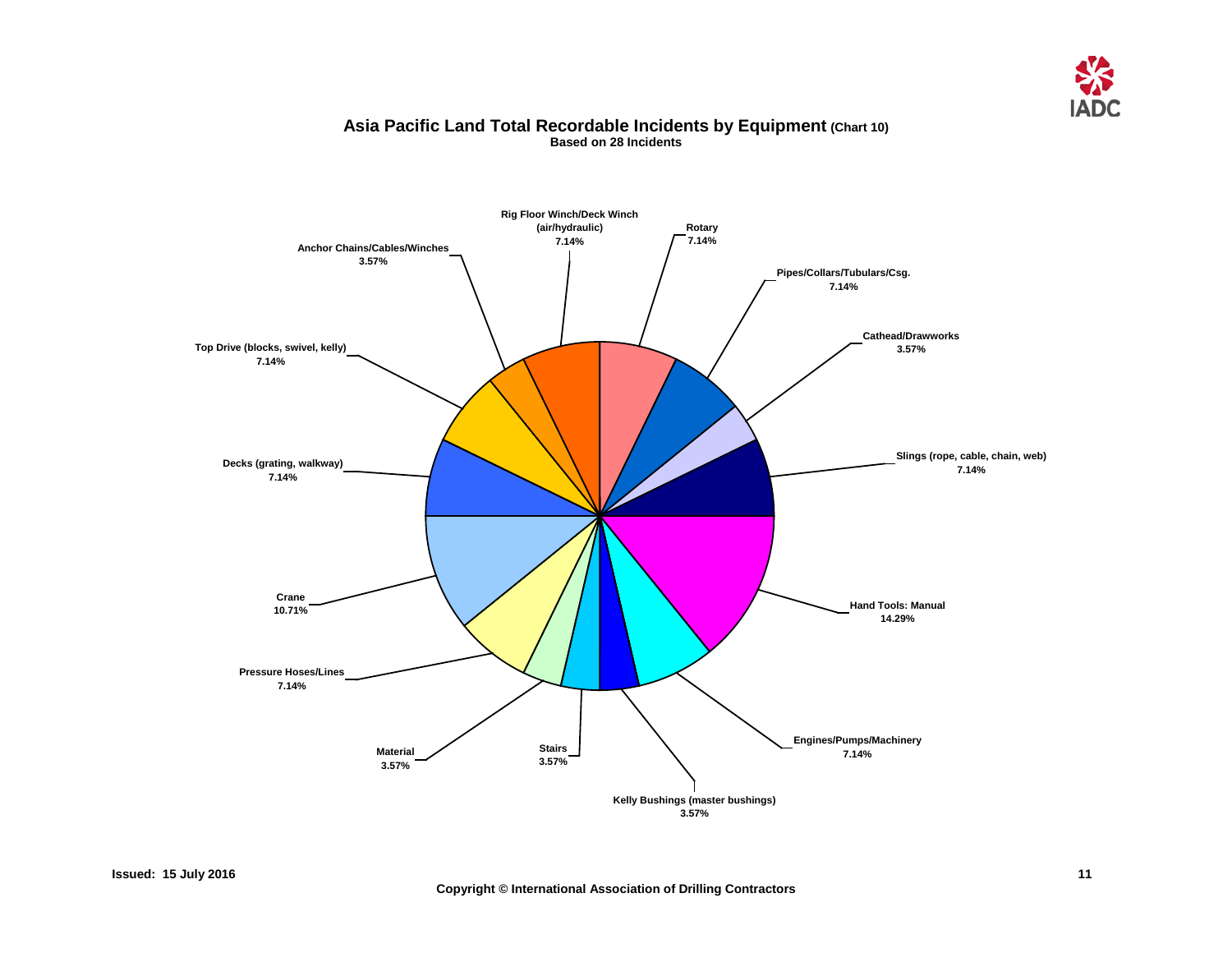

## <span id="page-13-0"></span>**Walking 11.11% Special Operations (wireline, perforating, etc.) 11.11% Rig/Equipment Repairs or Maintenance 11.11% Rigging Up/Down (rig move preparation, rig move) 44.44% Tripping in/out (makeup/brakeout BHA, test tools, etc.) 11.11% Routine Drilling Operations 11.11%**

#### **Asia Pacific Land Total Lost Time Incidents by Operation (Chart 11) Based on 9 Incidents**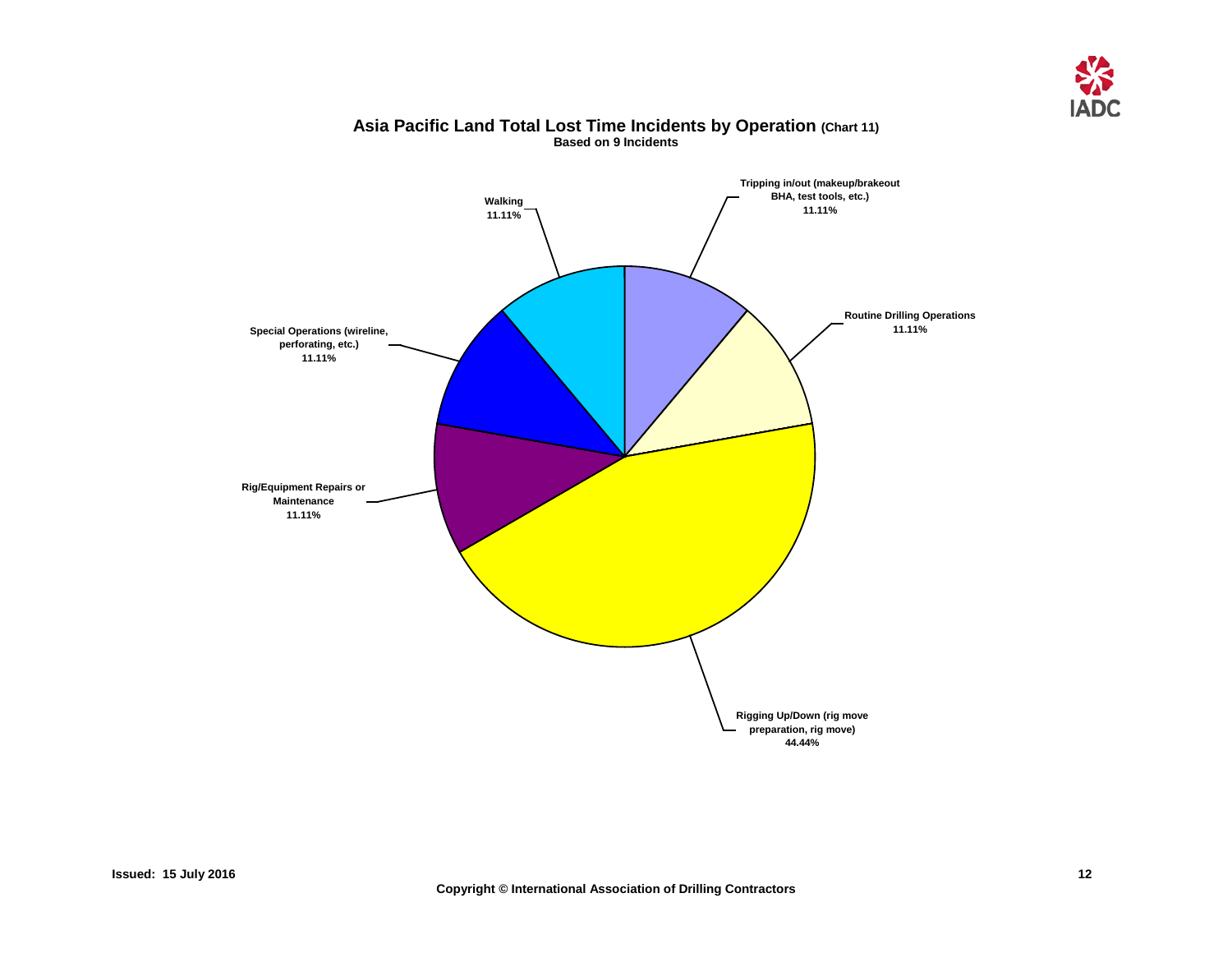

#### **Asia Pacific Land Total Recordable Incidents by Operation (Chart 12) Based on 28 Incidents**

<span id="page-14-0"></span>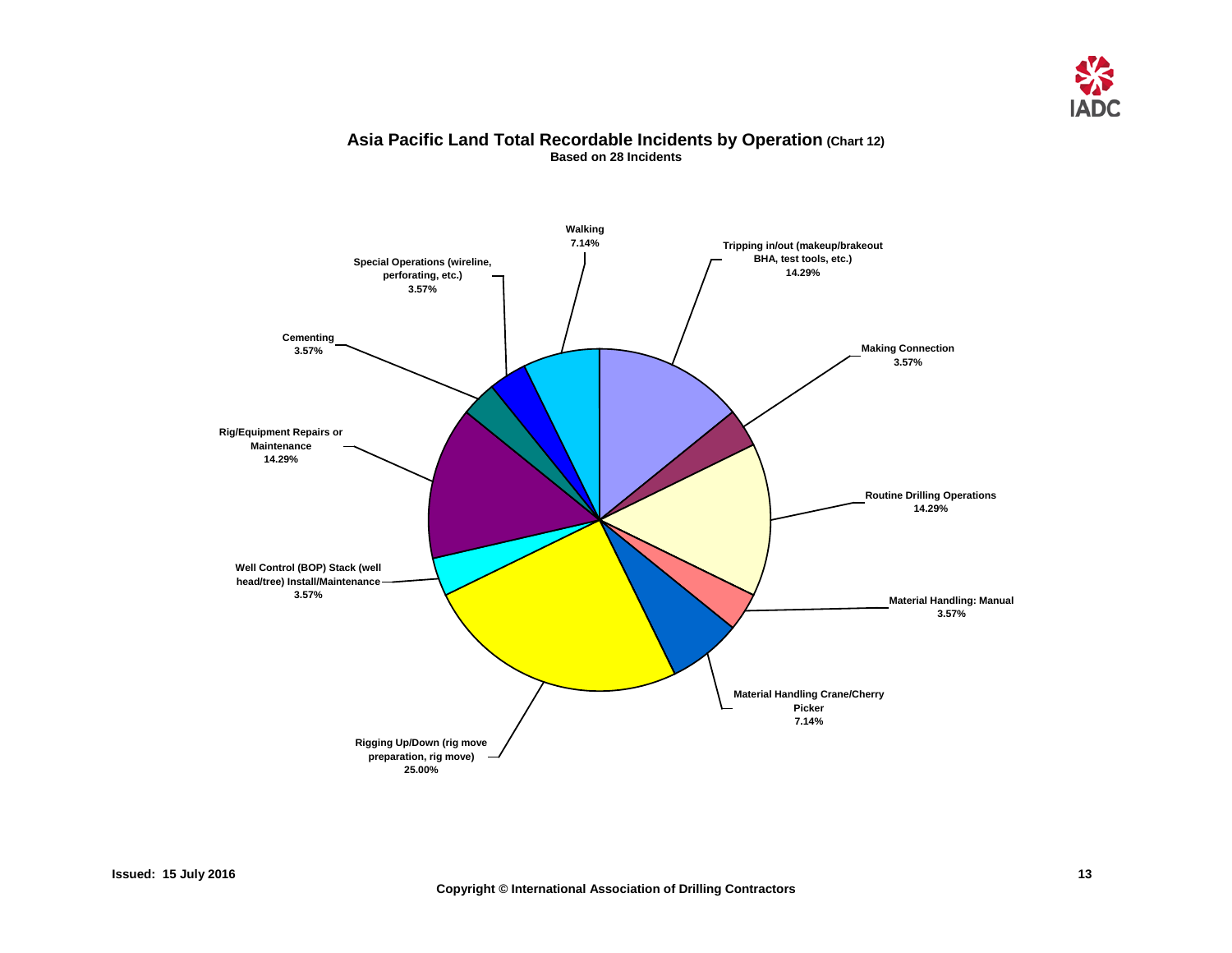

<span id="page-15-0"></span>

#### **Asia Pacific Land Total Lost Time Incidents by Location (Chart 13) Based on 9 Incidents**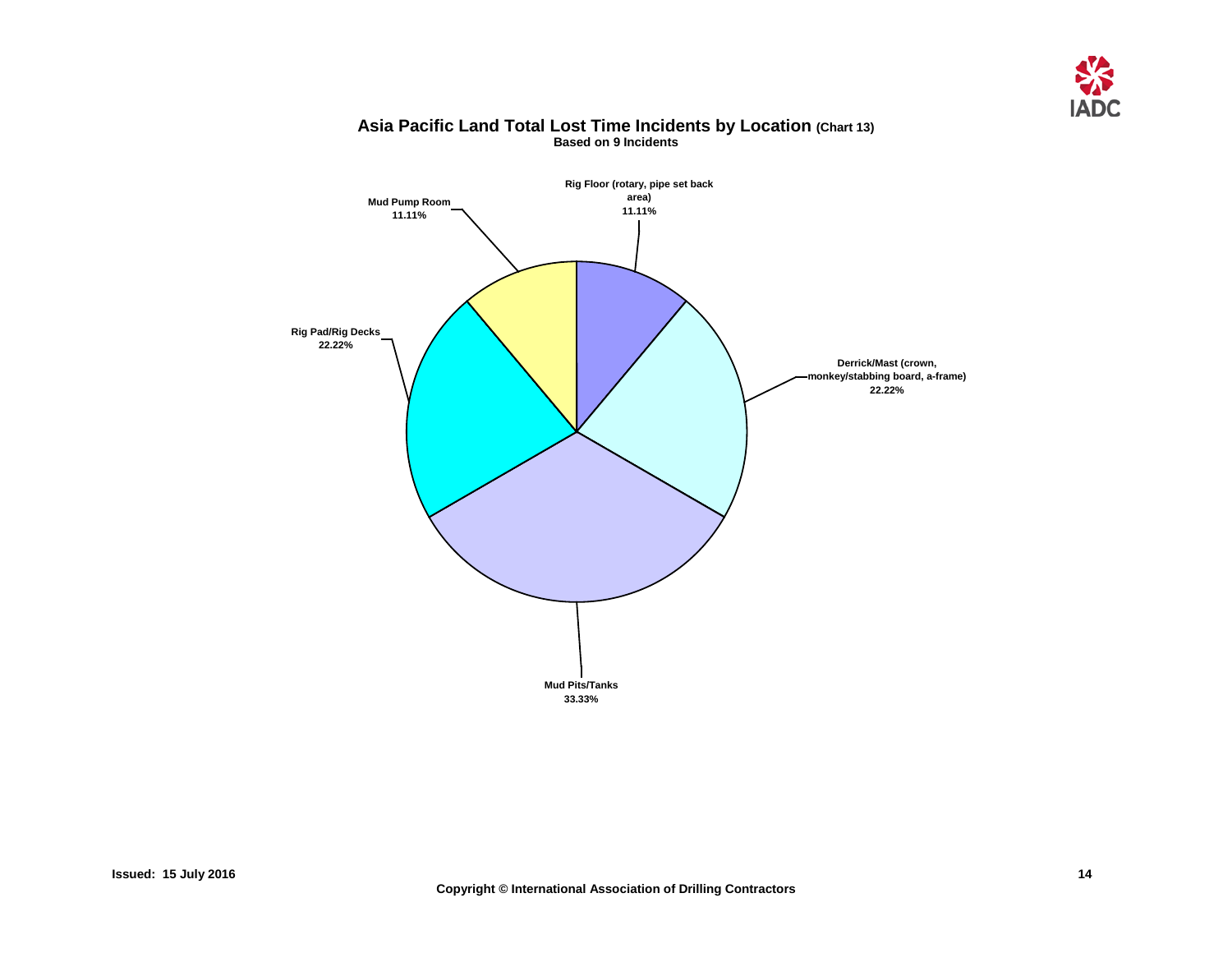

<span id="page-16-0"></span>

#### **Asia Pacific Land Total Recordable Incidents by Location (Chart 14) Based on 29 Incidents**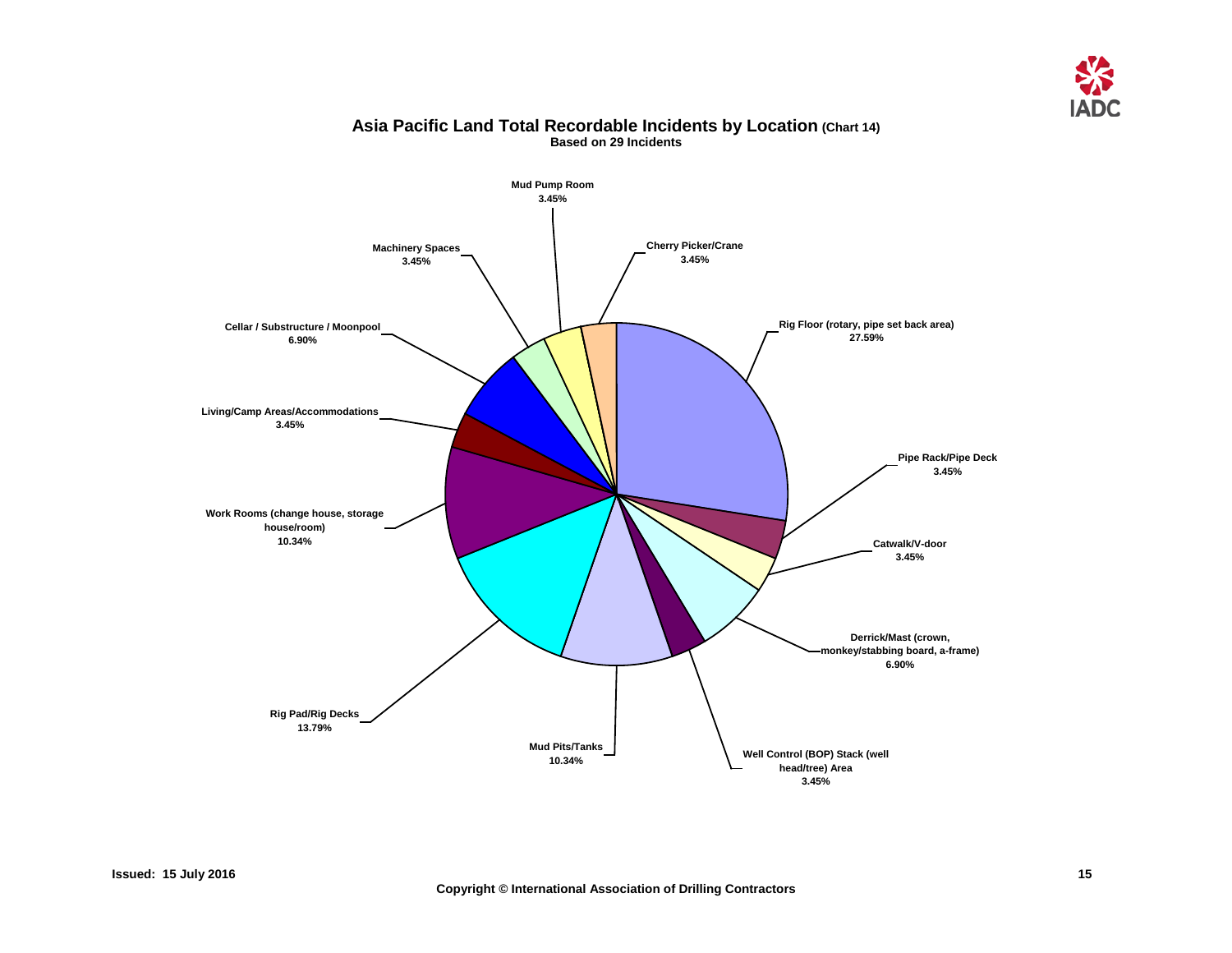

#### **Asia Pacific Land Total Lost Time Incidents by Time in Service (Chart 15) Based on 9 Incidents**

<span id="page-17-0"></span>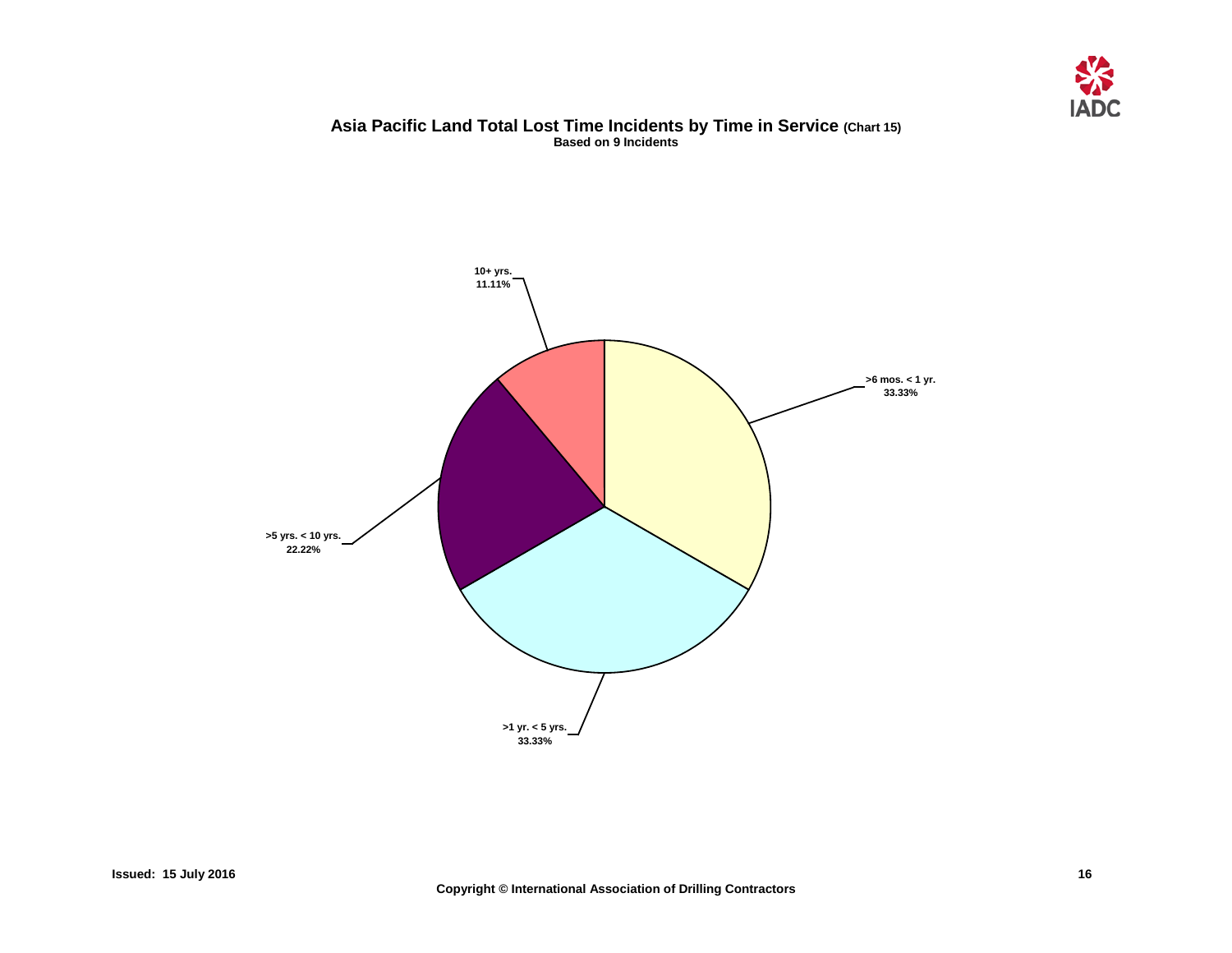

#### **Asia Pacific Land Total Recordable Incidents by Time in Service (Chart 16) Based on 29 Incidents**

<span id="page-18-0"></span>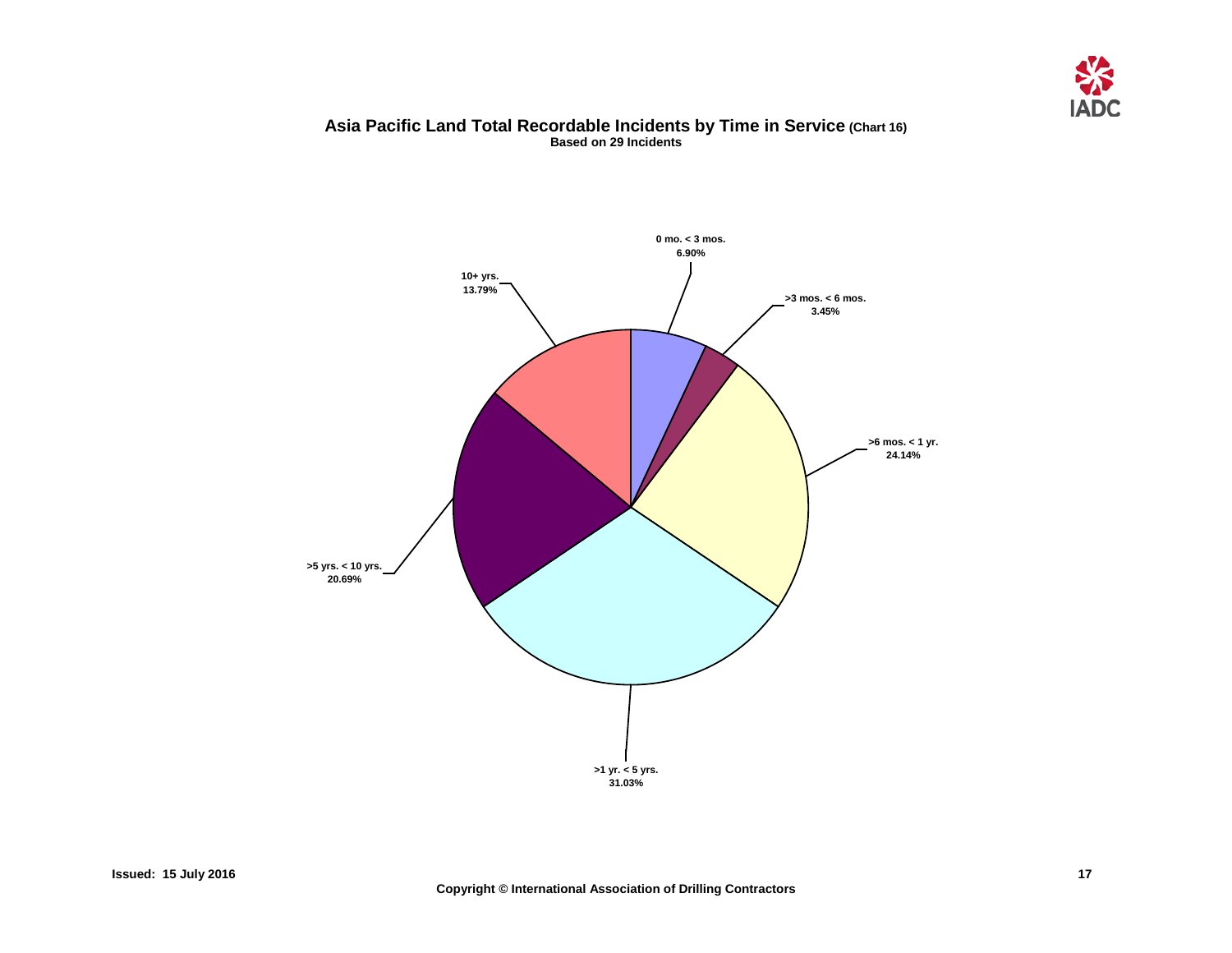

#### **Asia Pacific Land Total Lost Time Incidents by Time of Day (Chart 17) Based on 9 Incidents**

<span id="page-19-0"></span>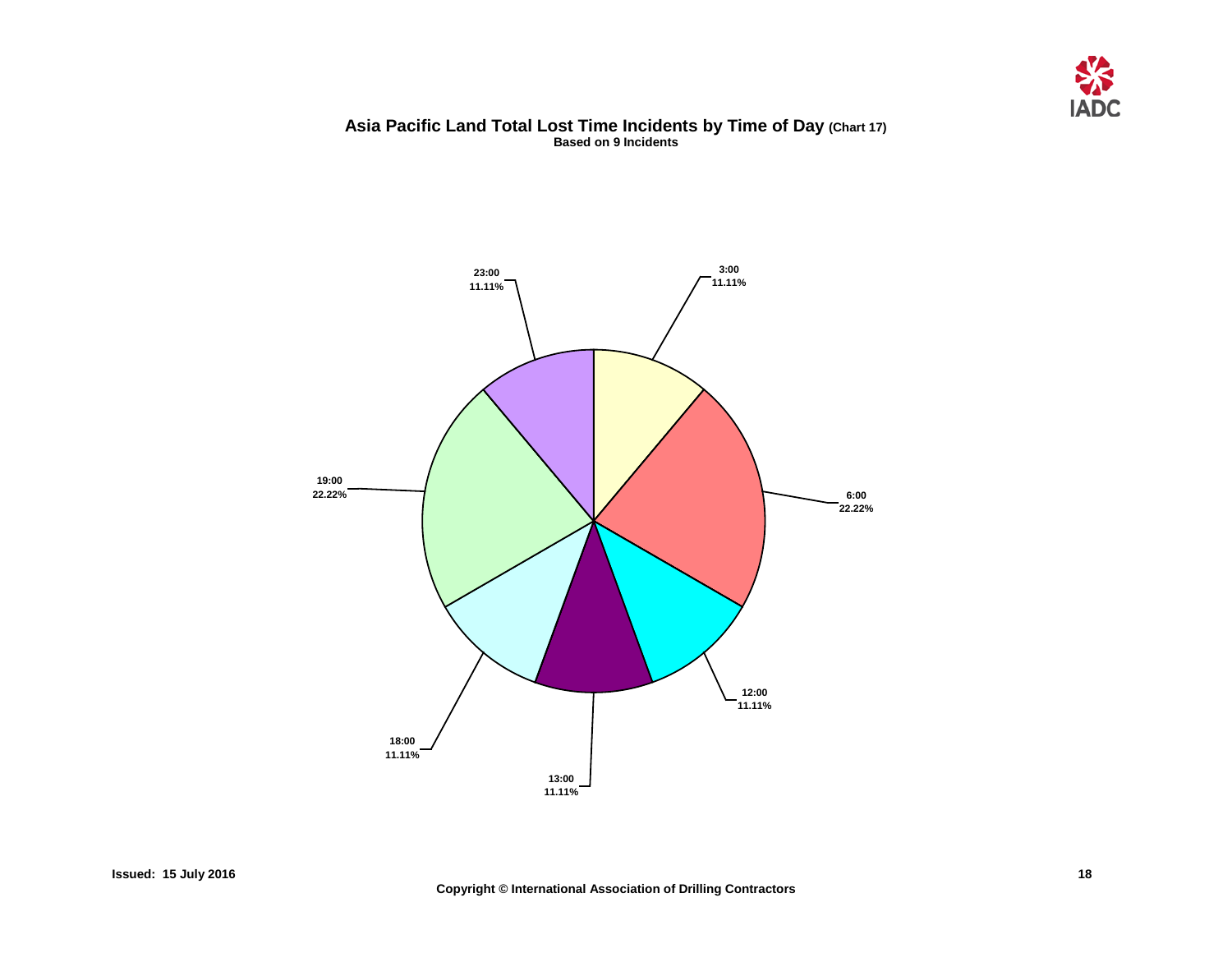

#### **Asia Pacific Land Total Recordable Incidents by Time of Day (Chart 18) Based on 28 Incidents**

<span id="page-20-0"></span>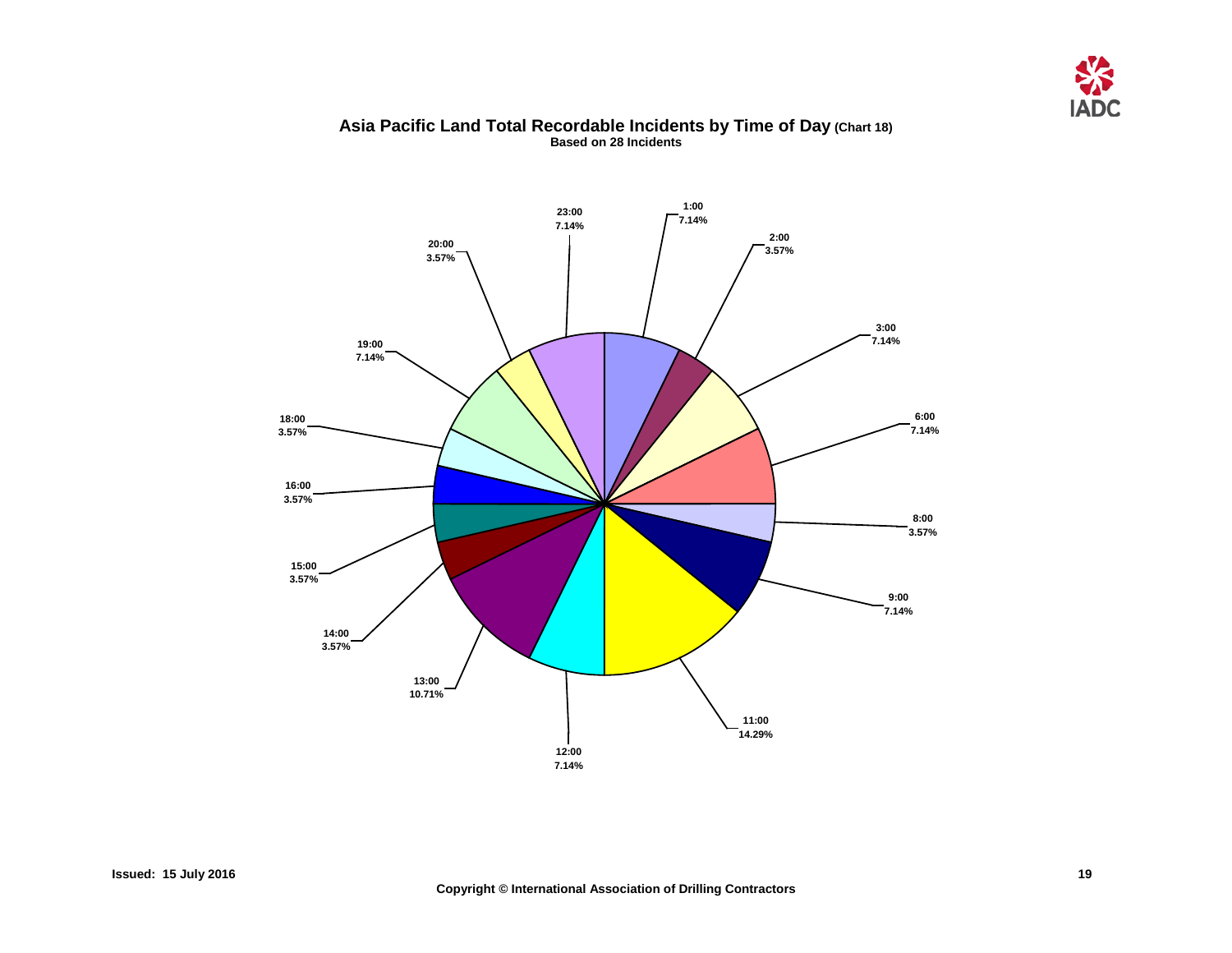

#### **Asia Pacific Land Total Lost Time Incidents by Age (Chart 19) Based on 9 Incidents**